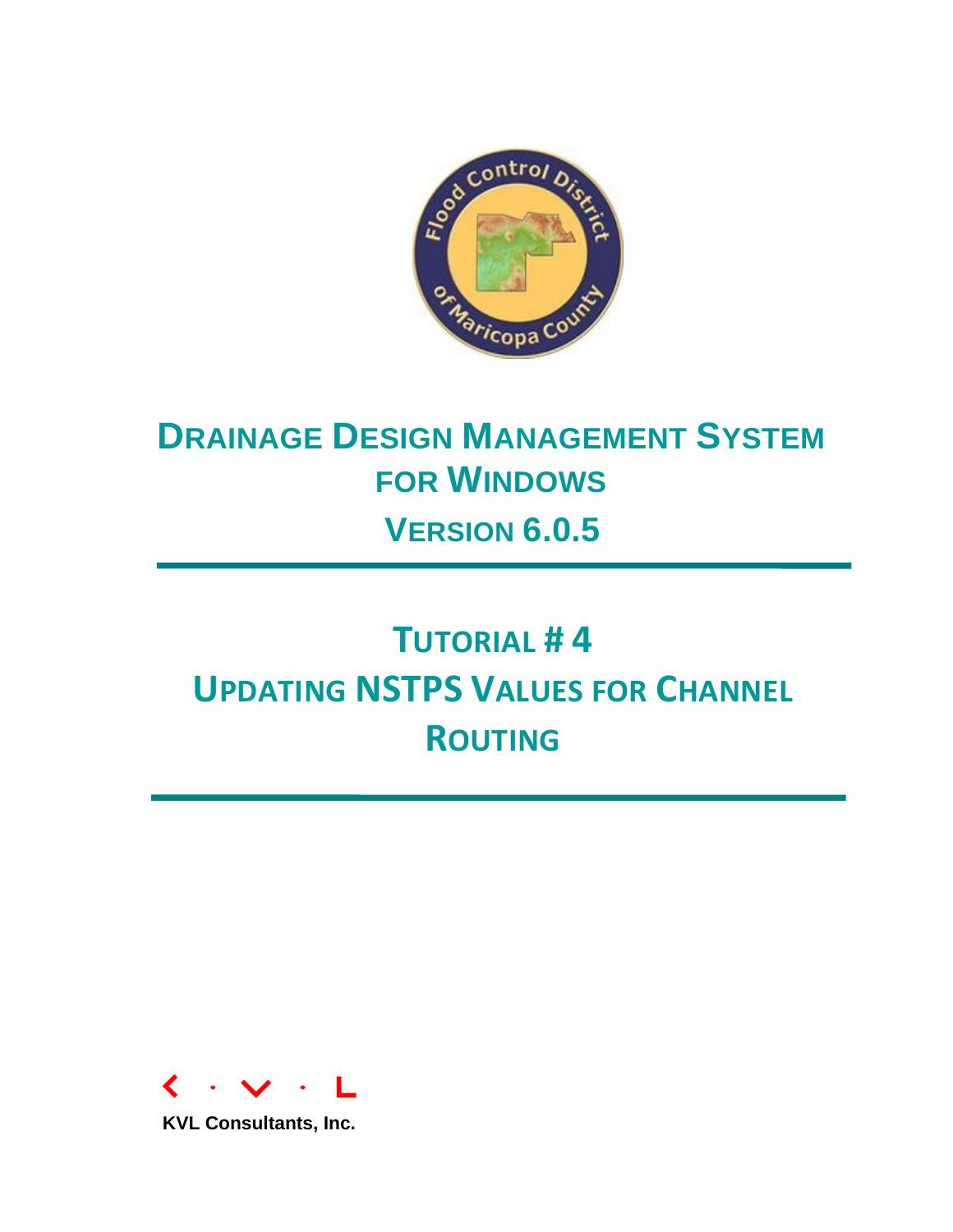# **UPDATING NSTPS VALUES FOR CHANNEL ROUTING**

# **TABLE OF CONTENTS**

### **No. Section Page**

No. Section Page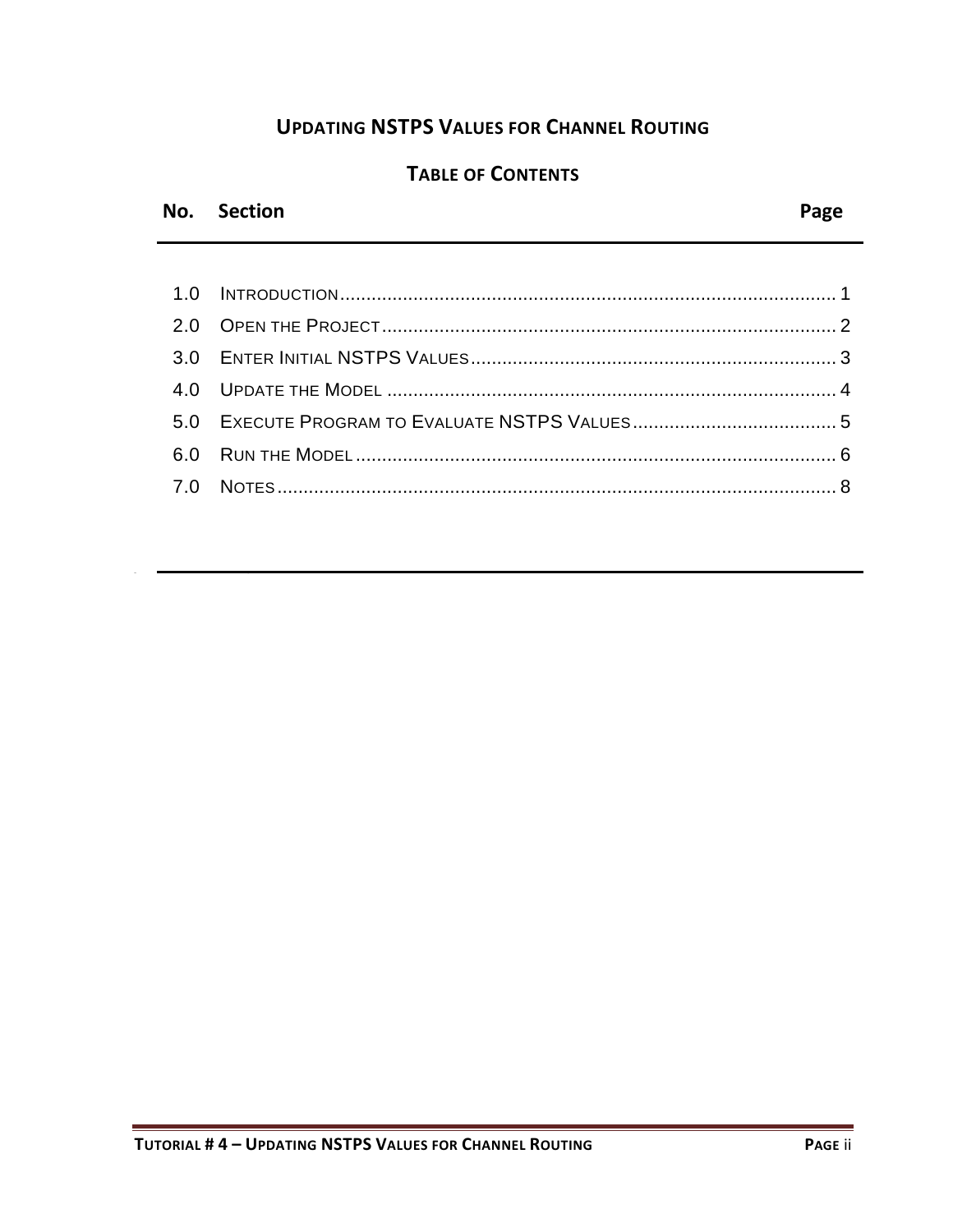# **UPDATING NSTPS VALUES FOR CHANNEL ROUTING DATE UPDATED: APRIL 20, 2022 TUTORIAL TIME: 30 MINUTES**

#### <span id="page-2-0"></span>**1.0 INTRODUCTION**

This tutorial document is developed to guide users in evaluating the NSTPS parameter (HEC-1 RS card's first field) for channel flow routing in HEC-1 using DDMSW. The input data file is an existing HEC-1 input file where normal-depth storage routing methodology is used. The implemented tool within the DDMSW program creates an updated HEC-1 input file that includes a refined set of NSTPS values updated from two successive model runs.

NSTPS is normally evaluated from flow and reach characteristics of the project area. It is usually estimated by the following relation (HEC, 1998).

*NSTPS = [Channel Reach Length / Average Flow Velocity] / Time Interval ….. (1)*

It can also be estimated by:

*NSTPS = [Difference in Time-to-Peak between Channel Inflow and Outflow Hydrographs for Routed Flows] / Time Interval ............................ (2)*

Normally, the determination of the refined values of NSTPS can be made from several runs of the HEC-1 model, until the values converge. There are rare occasions, however, when NSTPS do not converge (i.e., values swing back and forth between iterations). In these cases, the modeler should look into the matter and use engineering judgment to select appropriate values of NSTPS adequate for his/her modeling purposes. One possible solution is to manually use Manning's equation to estimate the channel flow velocity and then estimate NSTPS by Equation (1) above. The manually estimated NSTPS can then be entered into an HEC-1 input file for the channel routings whose NSTPS values do not converge. To detect if there are any channel routings whose NSTPS values do not converge, users can execute the tool within DDMSW twice (i.e., three (3) model iterative runs in each execution). Here, the second-time model execution (i.e., three more iterative model runs) provides refined NSTPS values for the HEC-1 input file. This process of executing the model twice will shed light if there is any instability in the NSTPS values.

The program is based on two assumptions. The first assumption is that normaldepth channel routings are defined by RS cards with FLOW as a keyword in Field 2. It should be mentioned that there might be some exceptions to this assumption due to many combinations of routing parameters though this assumption is valid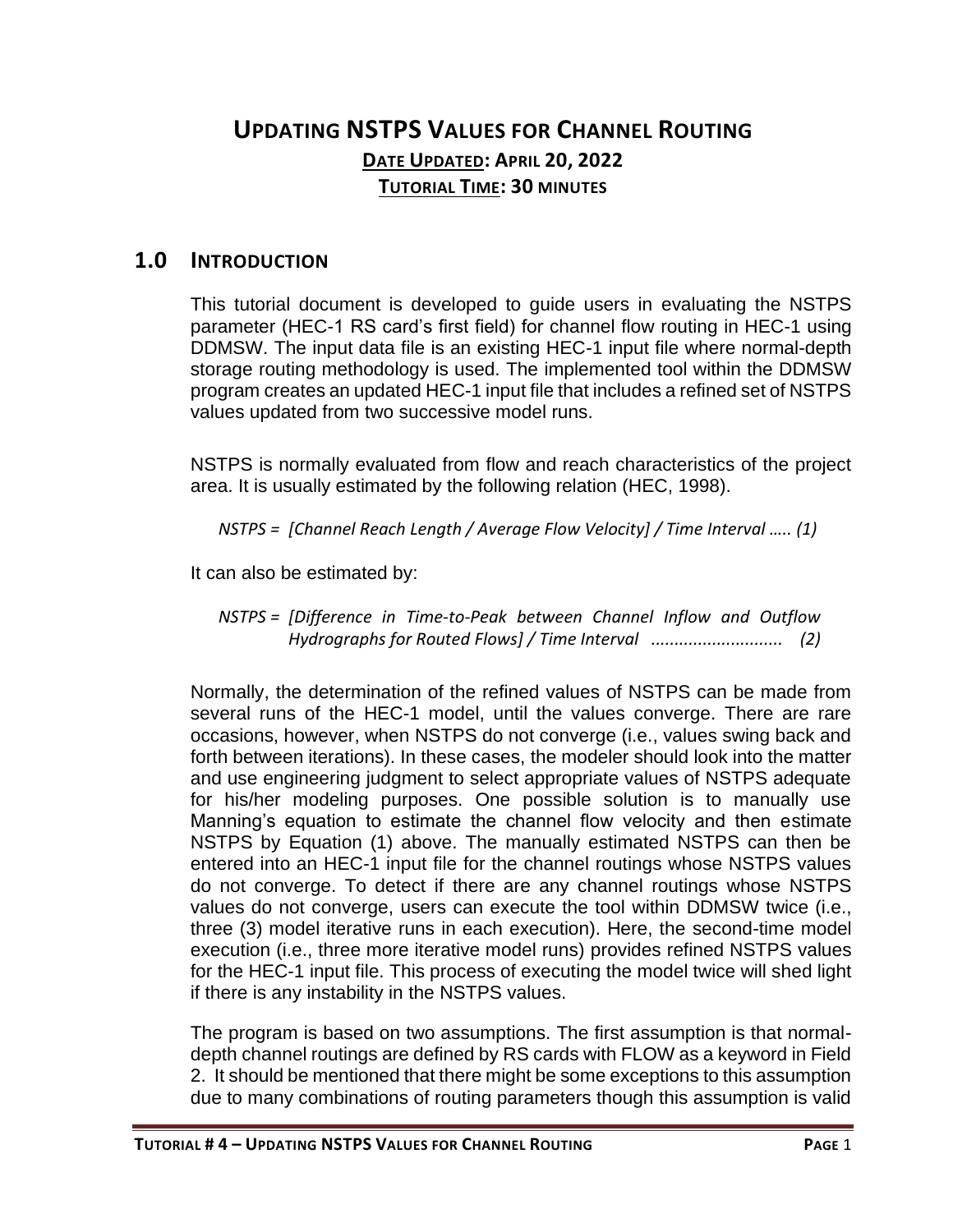for most cases. Users should check to make sure that the intended channel routings are defined by RS card with FLOW as a keyword in Field 2. The second assumption is that all ID's in KK cards are unique. Users should check to make sure that there are no duplicate **(ID's in)** KK cards. It is the users' responsibility to check and accept the final results.

For purposes of illustration, this tutorial will use KVLEXAMPLE1.DAT**.** After completing the tutorial, the user should test the tool using his or her project data.

# <span id="page-3-0"></span>**2.0 OPEN THE PROJECT**

After launching the DDMSW program, open an existing project *('File => Select Project'*). Select **KVLEXAMPLE1** from the project list. Press *'OK'* to close the **SELECT PROJECT** form. [**Note:** Please use the DDMSW project file *'KVLExample1.zip'* that is bundled along with the tutorial document for this tutorial. To use the attached project data, delete first the *'KVLExample1'* project in DDMSW and once it is deleted, to import the *'KVLExample1.zip'* into DDMSW (*File* ➔ *Project Management*➔*Import*].

|                          | List             |    | <b>Details</b>                                  |    |  |  |  |  |  |
|--------------------------|------------------|----|-------------------------------------------------|----|--|--|--|--|--|
| Look for                 |                  |    |                                                 |    |  |  |  |  |  |
| Reference <sup>4</sup>   | Date             | ID | Title                                           |    |  |  |  |  |  |
| <b>BANKPROTECTIONECD</b> | 01/01/2012 00049 |    | River Mechanics Example - Bank Protection       |    |  |  |  |  |  |
| <b>BRIDGEPIERFCD</b>     | 01/01/2012 00053 |    | River Mechanics Example - Bridge Pier           |    |  |  |  |  |  |
| DUMMY1                   | 03/16/2018 00048 |    |                                                 |    |  |  |  |  |  |
| <b>EXAMPLE1</b>          | 01/01/2010 00054 |    | Clark, Green Ampt, Single, 6 Hour               |    |  |  |  |  |  |
| <b>EXAMPLE1 TEST</b>     | 03/16/2018 00077 |    | Clark, Green Ampt, Single, 6 Hour               |    |  |  |  |  |  |
| <b>FXAMPLE2</b>          | 01/01/2010 00055 |    | S-Graph, Green-Ampt, Single, 24 Hour            |    |  |  |  |  |  |
| EXAMPLE3                 | 01/01/2010 00056 |    | S-Graph, Green-Ampt, Multiple, 6 Hour           | Ξ  |  |  |  |  |  |
| EXAMPLE3_TEST            | 03/19/2018 00084 |    | S-Graph, Green-Ampt, Mulitple, 6 Hour           |    |  |  |  |  |  |
| EXAMPLE4                 | 01/01/2010 00057 |    | Clark, Init and Uniform, Single, 6 Hour         |    |  |  |  |  |  |
| <b>WLEXAMPLE1</b>        | 01/01/2011 00088 |    | Example 1 HEC-1 tutorial project                |    |  |  |  |  |  |
| KVLEXAMPLE12             | 01/10/2014 00070 |    | <b>Street Drainage Example</b>                  |    |  |  |  |  |  |
| KVI FXAMPI F2            | 04/11/2018 00086 |    | Example 2 Using Shape Files and NOAA 14         |    |  |  |  |  |  |
| KVLEXAMPLE3              | 01/01/2011 00061 |    | Example 3 Rational Method tutorial project      |    |  |  |  |  |  |
| KVLEXAMPLE3A             | 04/13/2018 00087 |    | Example Project of the Rational Method Tutorial |    |  |  |  |  |  |
| KVLEXAMPLE5              | 01/01/2011 00063 |    | HEC-1 Tutorial - Clark Unit Hydrograph          |    |  |  |  |  |  |
| KVLEXAMPLE5 TEST         | 03/26/2018 00083 |    | HEC-1 Tutorial - Clark Unit Hydrograph          |    |  |  |  |  |  |
| ∢                        | m.               |    |                                                 | b. |  |  |  |  |  |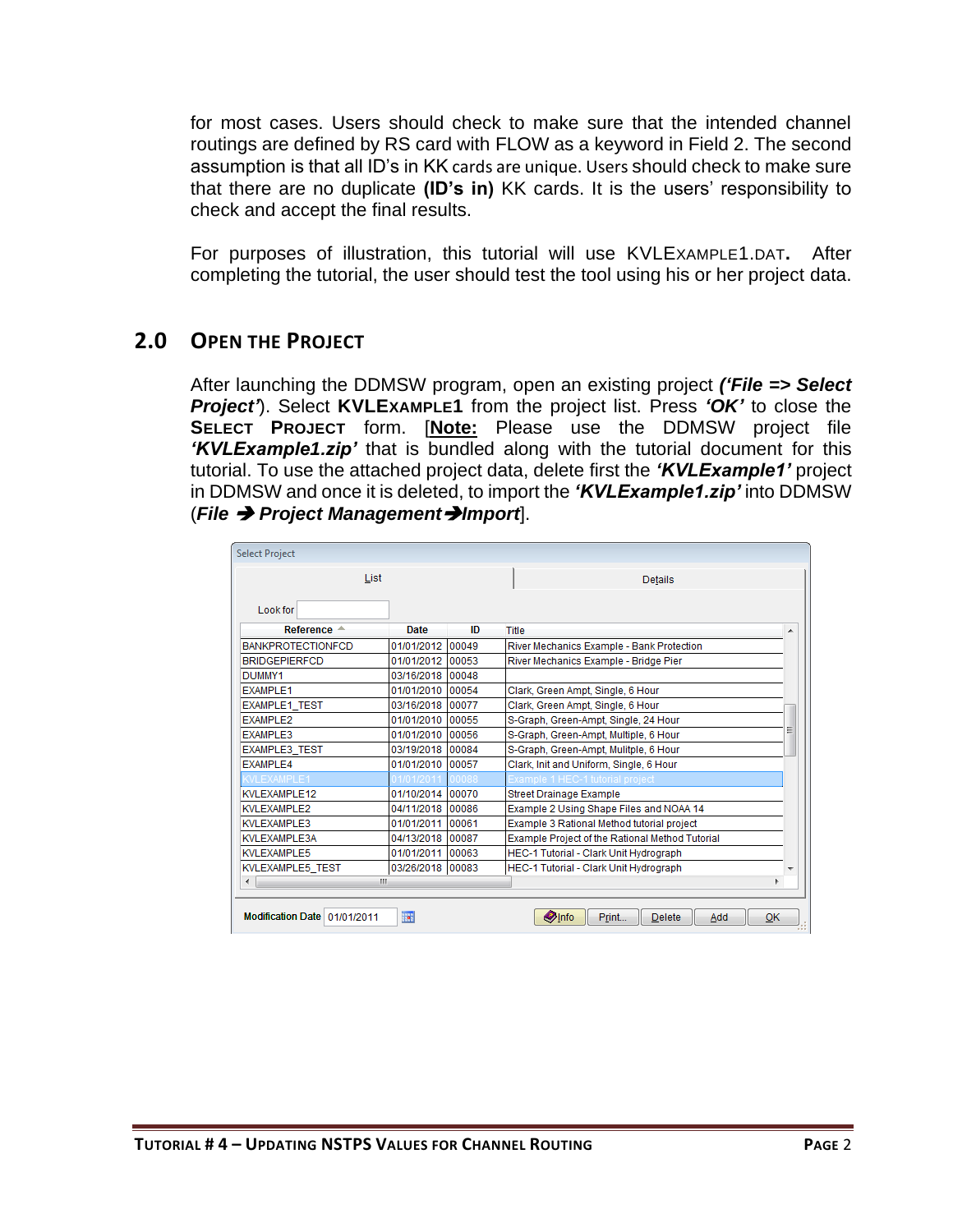### <span id="page-4-0"></span>**3.0 ENTER INITIAL NSTPS VALUES**

Go to the Routing Menu (*'Hydrology* ➔ *HEC-1* ➔ *Routing'*). On the **HEC-1 ROUTING DATA** form, check the custom check boxes to the right of the **'Steps'** field for all the return periods. This allows you to enter an initial step value into the current routing card. Enter initial step values into the '**Steps'** field. Now, uncheck the custom check boxes and press *'Save'.* Repeat for every routing card or record. When finished, press *'OK'* to close the **HEC-1 ROUTING DATA** form.

| HEC-1 Routing Data - MB: 01                                                    |                       |                                          | $\Box$<br>$\Box$                              | $\Sigma\!3$ |               |                         |            |       |                        |   |  |
|--------------------------------------------------------------------------------|-----------------------|------------------------------------------|-----------------------------------------------|-------------|---------------|-------------------------|------------|-------|------------------------|---|--|
| Look for                                                                       |                       | Route                                    |                                               |             |               |                         |            |       |                        |   |  |
| $ID -$<br><b>Type</b><br>A<br>010105<br>Normal Depth<br>010110<br>Normal Depth |                       | Major Basin ID<br>01<br>Route ID<br>Type | 010105<br>NORMAL DEPTH<br><b>Channel Loss</b> |             |               |                         |            |       |                        |   |  |
|                                                                                | <b>Normal Depth</b>   |                                          | <b>NSTPS</b><br><b>Model NSTPS Custom</b>     |             |               |                         |            |       |                        |   |  |
|                                                                                | LOB <sub>N</sub>      |                                          |                                               | 0.035       |               | 1.                      | 510.0      | 99.70 | 2 Year $\triangledown$ | 8 |  |
|                                                                                | Chan N                | 0.038                                    | 2.                                            | 1510.0      | 94.10         | 5 Year ☑                | 6          | □     |                        |   |  |
|                                                                                | <b>ROBN</b>           | 0.035                                    | LB                                            | 1585.0      | 93.60         | 10 Year $\sqrt{ }$      | 6          | ┑     |                        |   |  |
| v                                                                              | Length                | 4224.0                                   | 4.                                            | 1596.0      | 92.20         | 25 Year $\sqrt{ }$      | 5          | □     |                        |   |  |
|                                                                                | Slope                 | 0.0012                                   | 5.                                            | 1600.0      | 92.20         | 50 Year √               | 5          |       |                        |   |  |
| ∧                                                                              | Max Elev              | 99.70                                    | <b>RB</b>                                     | 1612.0      | 93.60         | 100 Year ☑              | $\sqrt{5}$ | □     |                        |   |  |
|                                                                                |                       |                                          | 7.                                            | 1662.0      | 94.90         | Custom                  |            |       |                        |   |  |
| ٧                                                                              | 8.<br>2262.0<br>99.70 |                                          |                                               |             |               | Update NSTPS from HEC-1 |            |       |                        |   |  |
|                                                                                | <b>Olnfo</b>          | Copy                                     |                                               | Print       | <b>Delete</b> | <b>MB</b><br>Add        |            | QK    |                        |   |  |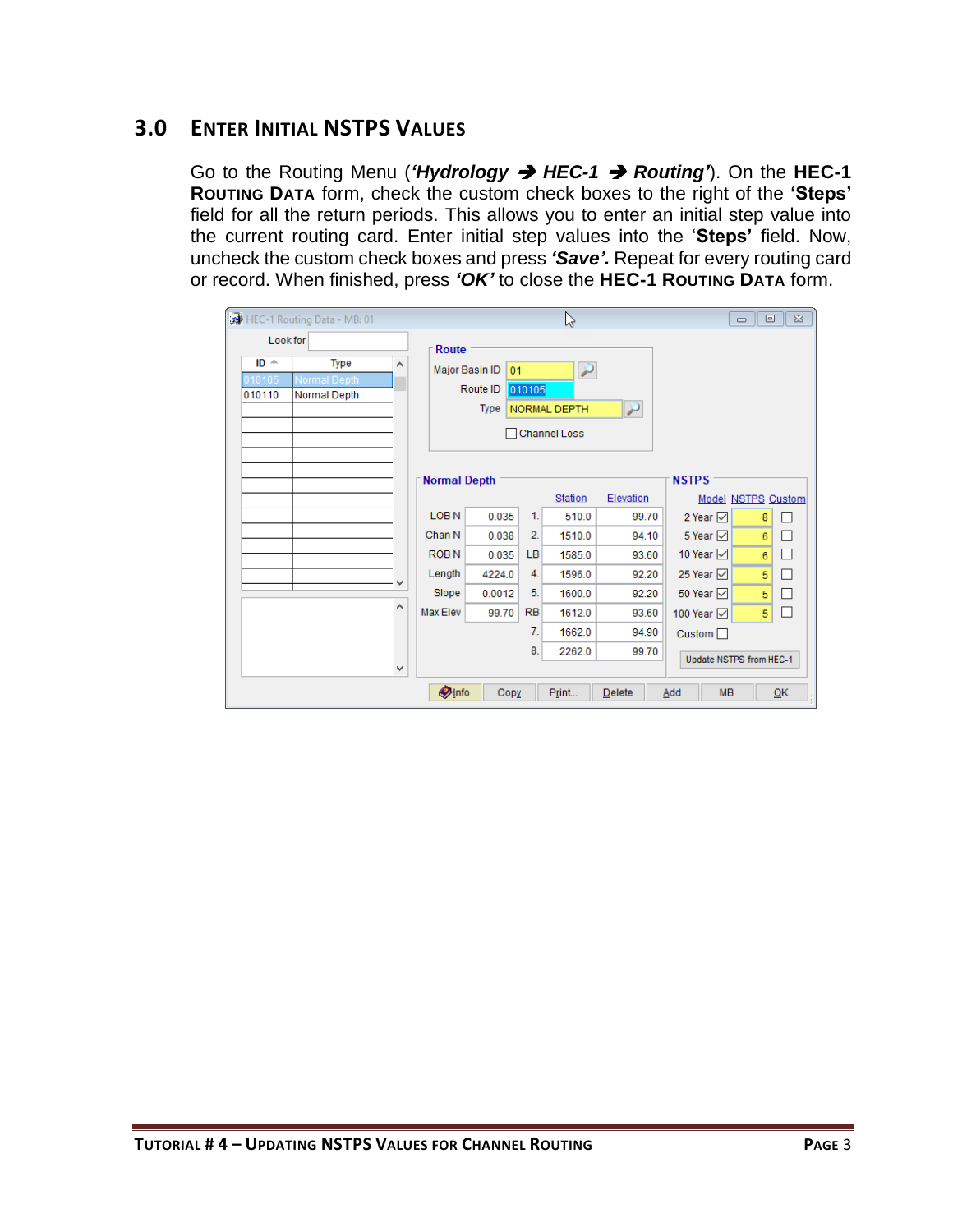# <span id="page-5-0"></span>**4.0 UPDATE THE MODEL**

On the **HEC-1 DATA** form (*'Hydrology* ➔ *HEC-1* ➔ *Data'*), press the *'Update'* button.

|                | HEC-1 Data - MB: 01<br>$\begin{array}{c c c c c c} \hline \multicolumn{3}{c }{\mathbf{C}} & \multicolumn{3}{c }{\mathbf{X}} \end{array}$ |                |                |                |                |                |         |                |                |                 |        |                    |               |
|----------------|------------------------------------------------------------------------------------------------------------------------------------------|----------------|----------------|----------------|----------------|----------------|---------|----------------|----------------|-----------------|--------|--------------------|---------------|
|                |                                                                                                                                          |                | List           |                |                |                | Details |                |                |                 |        |                    |               |
|                | Next<br>Find                                                                                                                             |                |                |                |                |                |         |                |                |                 |        |                    |               |
| F <sub>0</sub> | F <sub>1</sub>                                                                                                                           | F <sub>2</sub> | F <sub>3</sub> | F <sub>4</sub> | F <sub>5</sub> | F <sub>6</sub> | F7      | F <sub>8</sub> | F <sub>9</sub> | F <sub>10</sub> | Sort   | Special<br>Code ID | Α             |
| ID             |                                                                                                                                          | <b>WL Cons</b> | ultants        | Inc.           |                |                |         |                |                |                 |        |                    |               |
| ID             |                                                                                                                                          | <b>WLEXAMP</b> | $LE1 - Ex$     | ample 1        | HEC-1 tu       | torial p       | roject  |                |                |                 | 20     |                    |               |
| ID             |                                                                                                                                          | 2 YEAR         |                |                |                |                |         |                |                |                 | 30     |                    |               |
| ID             |                                                                                                                                          | 6 Hour         | Storm          |                |                |                |         |                |                |                 | 40     |                    |               |
| ID             |                                                                                                                                          | Unit Hyd       | rograph:       | Clark          |                |                |         |                |                |                 | 50     |                    |               |
| ID             |                                                                                                                                          | Storm: M       | ultiple        |                |                |                |         |                |                |                 | 60     |                    |               |
| ID             |                                                                                                                                          | 04/25/20       | 18             |                |                |                |         |                |                |                 | 70     |                    |               |
| *D             | <b>IAGRAM</b>                                                                                                                            |                |                |                |                |                |         |                |                |                 | 80     |                    |               |
| IT             | 5                                                                                                                                        | <b>1JAN99</b>  | 0              | 2000           |                |                |         |                |                |                 | 90     |                    |               |
| IO             | 5                                                                                                                                        |                |                |                |                |                |         |                |                |                 | 100    |                    |               |
| IN             | 15                                                                                                                                       |                |                |                |                |                |         |                |                |                 | 110    |                    |               |
| $\star$        |                                                                                                                                          |                |                |                |                |                |         |                |                |                 | 120    |                    |               |
| <b>JD</b>      | 1.180                                                                                                                                    | 0.0001         |                |                |                |                |         |                |                |                 | 130    |                    |               |
| PC             | 0.000                                                                                                                                    | 0.008          | 0.016          | 0.025          | 0.033          | 0.041          | 0.050   | 0.058          | 0.066          | 0.074           | 140    |                    |               |
| PC             | 0.087                                                                                                                                    | 0.099          | 0.118          | 0.138          | 0.216          | 0.377          | 0.834   | 0.911          | 0.931          | 0.950           | 150    |                    |               |
| PC             | 0.962                                                                                                                                    | 0.972          | 0.983          | 0.991          | 1.000          |                |         |                |                |                 | 160    | $\rightarrow$      | ٧             |
| $\checkmark$   |                                                                                                                                          |                |                |                |                |                |         |                |                |                 |        |                    |               |
|                |                                                                                                                                          |                |                | <b>Olnfo</b>   | Export         | <b>Resort</b>  | Print   | <b>Delete</b>  | Add            | <b>MB</b>       | Update | QK                 | $\mathcal{A}$ |

On the **UPDATE HEC-1 DATA** form, press *'Yes'* to continue.



Select a return period. Press the *'OK'* button for DDMSW to update the HEC-1 model with the latest parameters from the data entry menus, including the initial routing NSTPS values. Press *'OK'* to close the **HEC-1 DATA** form.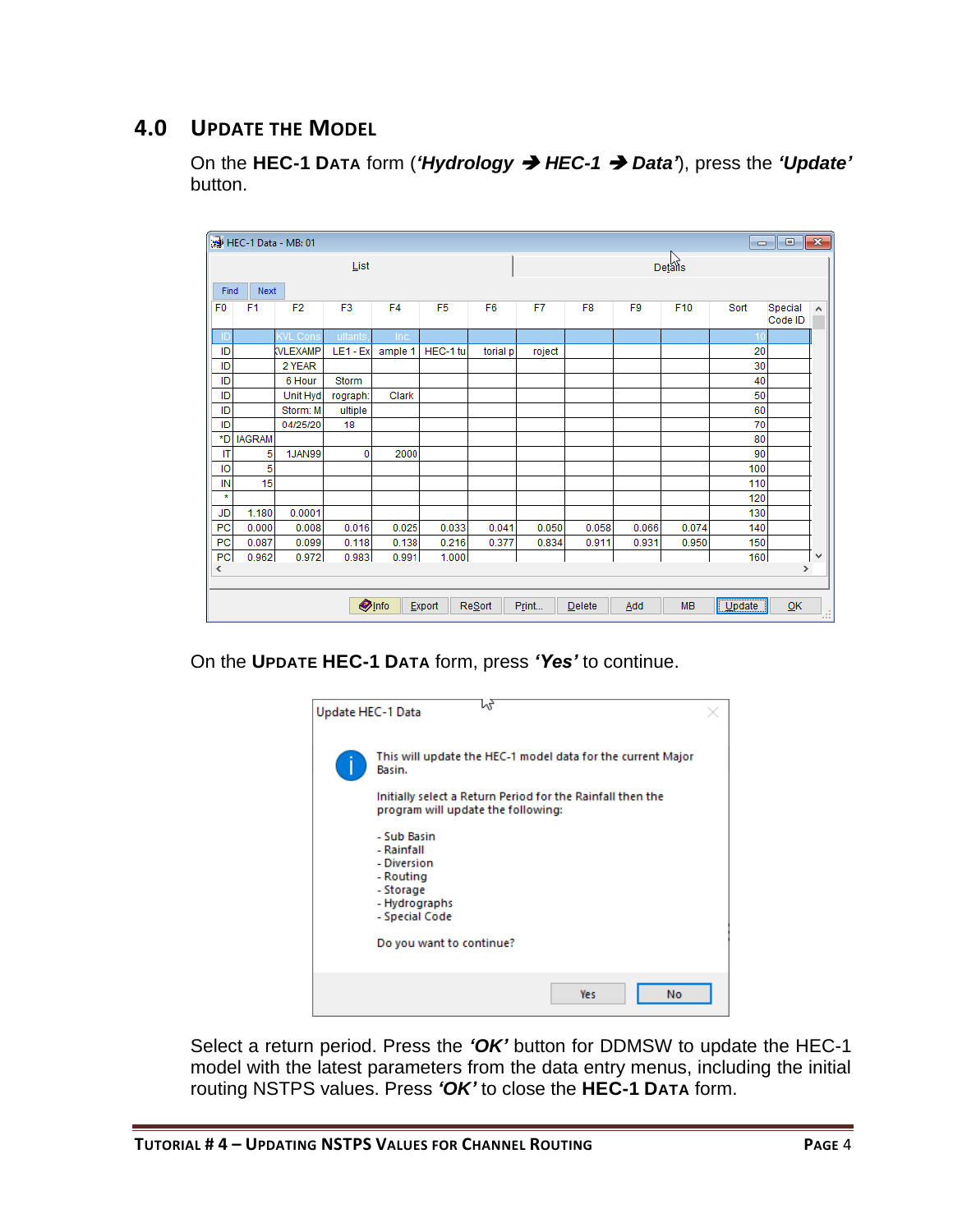|                          |                | HEC-1 Data - MB: 01 |                |                |                |                |              |                |                |           | $\qquad \qquad \Box$ | $\qquad \qquad \Box$ | $\Sigma$ |  |
|--------------------------|----------------|---------------------|----------------|----------------|----------------|----------------|--------------|----------------|----------------|-----------|----------------------|----------------------|----------|--|
|                          |                |                     | List           |                |                |                | ド<br>Details |                |                |           |                      |                      |          |  |
| Find                     | Next           |                     |                |                |                |                |              |                |                |           |                      |                      |          |  |
| F <sub>0</sub>           | F <sub>1</sub> | F <sub>2</sub>      | F <sub>3</sub> | F <sub>4</sub> | F <sub>5</sub> | F <sub>6</sub> | F7           | F <sub>8</sub> | F <sub>9</sub> | F10       | Sort                 | Special<br>Code ID   | ۸        |  |
| ID                       |                | <b>KVL Cons</b>     | ultants        | Inc.           |                |                |              |                |                |           |                      |                      |          |  |
| ID                       |                | <b>WLEXAMP</b>      | $LE1 - Ex$     | ample 1        | HEC-1 tu       | torial p       | roject       |                |                |           | 20                   |                      |          |  |
| ID                       |                | 2 YEAR              |                |                |                |                |              |                |                |           | 30                   |                      |          |  |
| ID                       |                | 6 Hour              | <b>Storm</b>   |                |                |                |              |                |                |           | 40                   |                      |          |  |
| ID                       |                | Unit Hyd            | rograph:       | Clark          |                |                |              |                |                |           | 50                   |                      |          |  |
| ID                       |                | Storm: M            | ultiple        |                |                |                |              |                |                |           | 60                   |                      |          |  |
| ID                       |                | 04/25/20            | 18             |                |                |                |              |                |                |           | 70                   |                      |          |  |
| *D                       | <b>IAGRAM</b>  |                     |                |                |                |                |              |                |                |           | 80                   |                      |          |  |
| $\mathsf{I}\mathsf{T}$   | 5              | <b>1JAN99</b>       | 0              | 2000           |                |                |              |                |                |           | 90                   |                      |          |  |
| IO                       | 5              |                     |                |                |                |                |              |                |                |           | 100                  |                      |          |  |
| IN                       | 15             |                     |                |                |                |                |              |                |                |           | 110                  |                      |          |  |
| $\star$                  |                |                     |                |                |                |                |              |                |                |           | 120                  |                      |          |  |
| <b>JD</b>                | 1.180          | 0.0001              |                |                |                |                |              |                |                |           | 130                  |                      |          |  |
| PC                       | 0.000          | 0.008               | 0.016          | 0.025          | 0.033          | 0.041          | 0.050        | 0.058          | 0.066          | 0.074     | 140                  |                      |          |  |
| PC                       | 0.087          | 0.099               | 0.118          | 0.138          | 0.216          | 0.377          | 0.834        | 0.911          | 0.931          | 0.950     | 150                  |                      |          |  |
| PC                       | 0.962          | 0.972               | 0.983          | 0.991          | 1.000          |                |              |                |                |           | 160                  |                      | ٧        |  |
| $\overline{\phantom{a}}$ |                |                     |                |                |                |                |              |                |                |           |                      | $\,$                 |          |  |
|                          |                |                     |                |                |                |                |              |                |                |           |                      |                      |          |  |
|                          |                |                     |                | <b>O</b> Info  | Export         | <b>ReSort</b>  | Print        | Delete         | Add            | <b>MB</b> | Update               | QK                   | 료        |  |

# <span id="page-6-0"></span>**5.0 EXECUTE PROGRAM TO EVALUATE NSTPS VALUES**

On the **HEC-1 ROUTING DATA** form *('Hydrology* ➔ *HEC-1* ➔*Routing'*), click the *"Update NSTPS from HEC-1'* button.

|          | $\begin{array}{c c c c c} \hline \multicolumn{3}{c }{\mathbf{}} & \multicolumn{3}{c }{\mathbf{}} & \multicolumn{3}{c }{\mathbf{}} \\ \hline \multicolumn{3}{c }{\mathbf{}} & \multicolumn{3}{c }{\mathbf{}} & \multicolumn{3}{c }{\mathbf{}} & \multicolumn{3}{c }{\mathbf{}} & \multicolumn{3}{c }{\mathbf{}} \end{array} \end{array}$<br>HEC-1 Routing Data - MB: 01 |   |                     |                          |           |                          |           |                         |                    |    |  |
|----------|------------------------------------------------------------------------------------------------------------------------------------------------------------------------------------------------------------------------------------------------------------------------------------------------------------------------------------------------------------------------|---|---------------------|--------------------------|-----------|--------------------------|-----------|-------------------------|--------------------|----|--|
| Look for |                                                                                                                                                                                                                                                                                                                                                                        |   | Route               |                          |           |                          |           | B                       |                    |    |  |
| $ID -$   | <b>Type</b>                                                                                                                                                                                                                                                                                                                                                            | ۸ |                     | Major Basin ID   01<br>₽ |           |                          |           |                         |                    |    |  |
| 010105   | Normal Depth                                                                                                                                                                                                                                                                                                                                                           |   |                     | Route ID                 | 010105    |                          |           |                         |                    |    |  |
| 010110   | Normal Depth                                                                                                                                                                                                                                                                                                                                                           |   |                     | Type                     |           | <b>NORMAL DEPTH</b>      |           |                         |                    |    |  |
|          |                                                                                                                                                                                                                                                                                                                                                                        |   |                     |                          |           | $\tilde{\boldsymbol{r}}$ |           |                         |                    |    |  |
|          |                                                                                                                                                                                                                                                                                                                                                                        |   |                     |                          |           | □ Channel Loss           |           |                         |                    |    |  |
|          |                                                                                                                                                                                                                                                                                                                                                                        |   |                     |                          |           |                          |           |                         |                    |    |  |
|          |                                                                                                                                                                                                                                                                                                                                                                        |   | <b>Normal Depth</b> |                          |           | <b>NSTPS</b>             |           |                         |                    |    |  |
|          |                                                                                                                                                                                                                                                                                                                                                                        |   |                     |                          |           | <b>Station</b>           | Elevation |                         | Model NSTPS Custom |    |  |
|          |                                                                                                                                                                                                                                                                                                                                                                        |   | LOB <sub>N</sub>    | 0.035                    | 1.        | 510.0                    | 99.70     | 2 Year $\sqrt{ }$       | 8                  |    |  |
|          |                                                                                                                                                                                                                                                                                                                                                                        |   | Chan N              | 0.038                    | 2.        | 1510.0                   | 94.10     | 5 Year $\boxdot$        | 6                  | П  |  |
|          |                                                                                                                                                                                                                                                                                                                                                                        |   | <b>ROBN</b>         | 0.035                    | LB        | 1585.0                   | 93.60     | 10 Year $\sqrt{ }$      | 6                  | П  |  |
|          |                                                                                                                                                                                                                                                                                                                                                                        |   | Length              | 4224.0                   | 4.        | 1596.0                   | 92.20     | 25 Year ☑               | 5                  | П  |  |
|          |                                                                                                                                                                                                                                                                                                                                                                        |   | Slope               | 0.0012                   | 5.        | 1600.0                   | 92.20     | 50 Year $\vee$          | 5                  | П  |  |
|          |                                                                                                                                                                                                                                                                                                                                                                        | ۸ | Max Elev            | 99.70                    | <b>RB</b> | 1612.0                   | 93.60     | 100 Year √              | 5                  | П  |  |
|          |                                                                                                                                                                                                                                                                                                                                                                        |   |                     |                          | 7.        | 1662.0                   | 94.90     | Custom $\Box$           |                    |    |  |
|          |                                                                                                                                                                                                                                                                                                                                                                        |   |                     |                          | 8.        | 2262.0                   | 99.70     | Update NSTPS from HEC-1 |                    |    |  |
|          | v                                                                                                                                                                                                                                                                                                                                                                      |   |                     |                          |           |                          |           |                         |                    |    |  |
|          |                                                                                                                                                                                                                                                                                                                                                                        |   | <b>O</b> Info       | Copy                     |           | Print                    | Delete    | <b>MB</b><br>Add        |                    | QK |  |

A pop-up message will appear stating that HEC-1 will run 3 times for each of the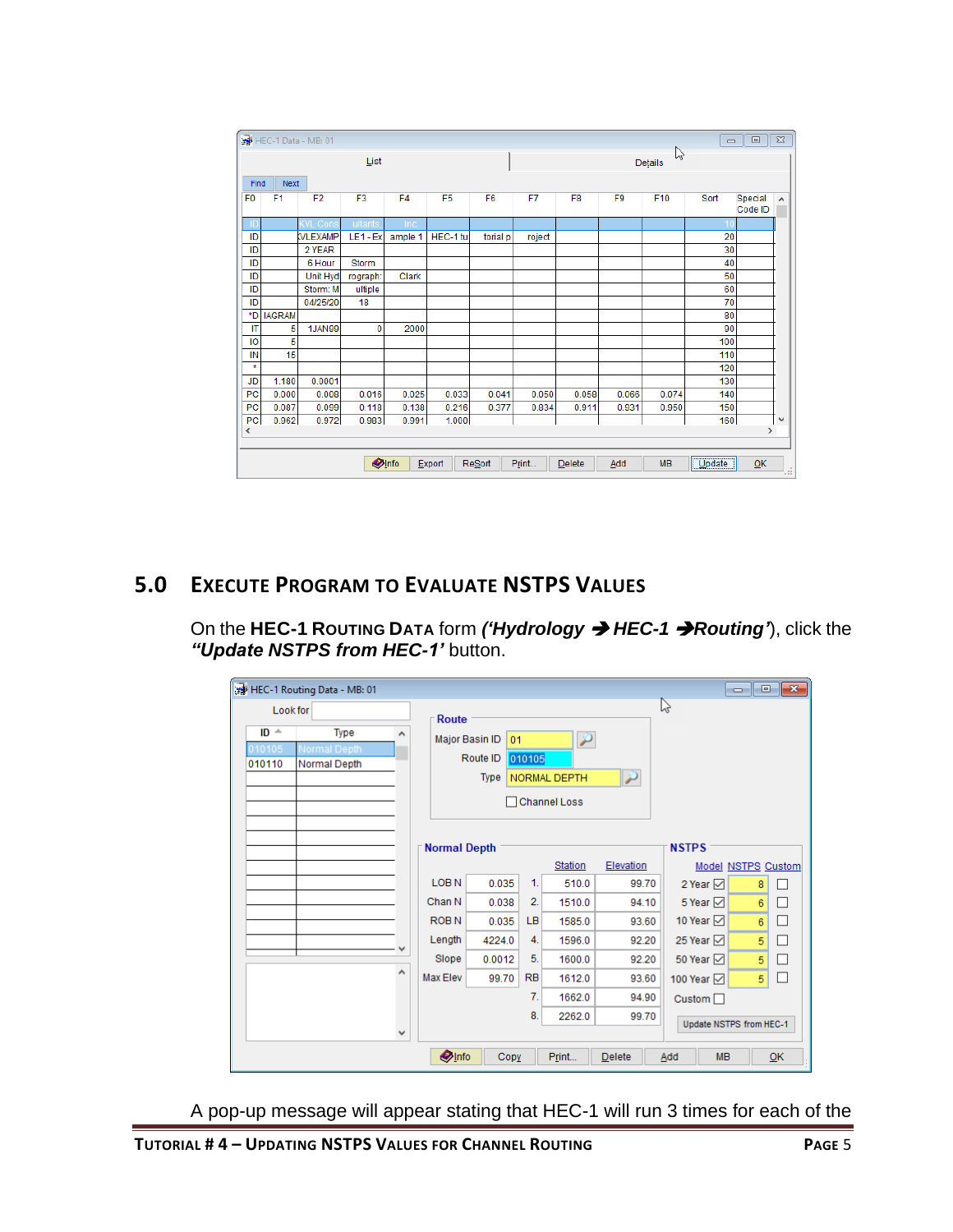selected return periods. This will update the NSTPS routing values, only if the custom checkbox is unchecked. Press *'Yes'* to continue.



After the last HEC-1 run is completed, the NSTPS values for the routing cards will be updated. Press *'OK'* to close the **HEC-1 ROUTING DATA** form.

|          | HEC-1 Routing Data - MB: 01 |                     |                     |                      |                     |                                  |               |                                            | $\qquad \qquad \Box$ | $\Sigma$<br>$\qquad \qquad \Box$ |
|----------|-----------------------------|---------------------|---------------------|----------------------|---------------------|----------------------------------|---------------|--------------------------------------------|----------------------|----------------------------------|
| Look for |                             |                     |                     | Route                |                     |                                  |               |                                            |                      |                                  |
| $ID -$   | <b>Type</b>                 | ▲                   |                     | Major Basin ID<br>01 |                     | ₽                                |               |                                            |                      |                                  |
| 10105    | Normal Depth                |                     |                     | Route ID             | 010105              |                                  |               |                                            |                      |                                  |
| 010110   | Normal Depth                |                     |                     | Type                 |                     | NORMAL DEPTH                     | $\mathcal P$  |                                            |                      |                                  |
|          |                             |                     |                     |                      |                     |                                  |               |                                            |                      |                                  |
|          |                             |                     |                     |                      | <b>Channel Loss</b> |                                  |               |                                            |                      |                                  |
|          |                             |                     |                     |                      |                     |                                  |               |                                            |                      |                                  |
|          |                             |                     | <b>Normal Depth</b> |                      |                     | <b>NSTPS</b>                     |               |                                            |                      |                                  |
|          |                             |                     |                     |                      |                     | <b>Station</b>                   | Elevation     |                                            | Model NSTPS Custom   |                                  |
|          |                             |                     | LOB <sub>N</sub>    | 0.035                | 1.                  | 510.0                            | 99.70         | 2 Year $\boxed{v}$                         | 8                    | Г                                |
|          |                             |                     | Chan N              | 0.038                | 2.                  | 1510.0                           | 94.10         | 5 Year 7                                   | 6                    | $\Box$                           |
|          |                             |                     | <b>ROBN</b>         | 0.035                | LB                  | 1585.0                           | 93.60         | 10 Year $\nabla$                           | 6                    | $\Box$                           |
|          |                             |                     | Length              | 4224.0               | 4.                  | 1596.0                           | 92.20         | 25 Year V                                  | 5                    | П                                |
|          |                             |                     | Slope               | 0.0012               | 5.                  | 1600.0                           | 92.20         | 50 Year $\triangledown$                    | 5                    | $\overline{\phantom{a}}$         |
|          |                             | ┻                   | Max Elev            | 99.70                | <b>RB</b>           | 1612.0                           | 93.60         | 100 Year $\vert\overline{\mathbf{v}}\vert$ | 5                    | П                                |
|          |                             |                     |                     |                      | 7.                  | 1662.0                           | 94.90         | Custom $\Box$                              |                      |                                  |
|          |                             |                     |                     |                      | 8.                  | 99.70<br>Update NSTPS from HEC-1 |               |                                            |                      |                                  |
|          |                             | $\overline{\nabla}$ |                     |                      |                     |                                  |               |                                            |                      |                                  |
|          |                             |                     | <b>O</b> Info       | Copy                 |                     | Print                            | <b>Delete</b> | <b>MB</b><br>Add                           |                      | QK                               |

#### <span id="page-7-0"></span>**6.0 RUN THE MODEL**

After all the NSTPS values have been determined and accepted, you can run the HEC-1 model to obtain your model results.

To run the model, open the **RUN HEC-1 MODEL** form (*'Hydrology* ➔ *HEC-1* ➔ *Model'*) and check the following checkboxes: All the events in the '*Return Period'*, the '*Update HEC-1'* checkbox, and the *'Delete Prior Results'*  checkbox. Finally, click the *'Run Model'* button to execute the program.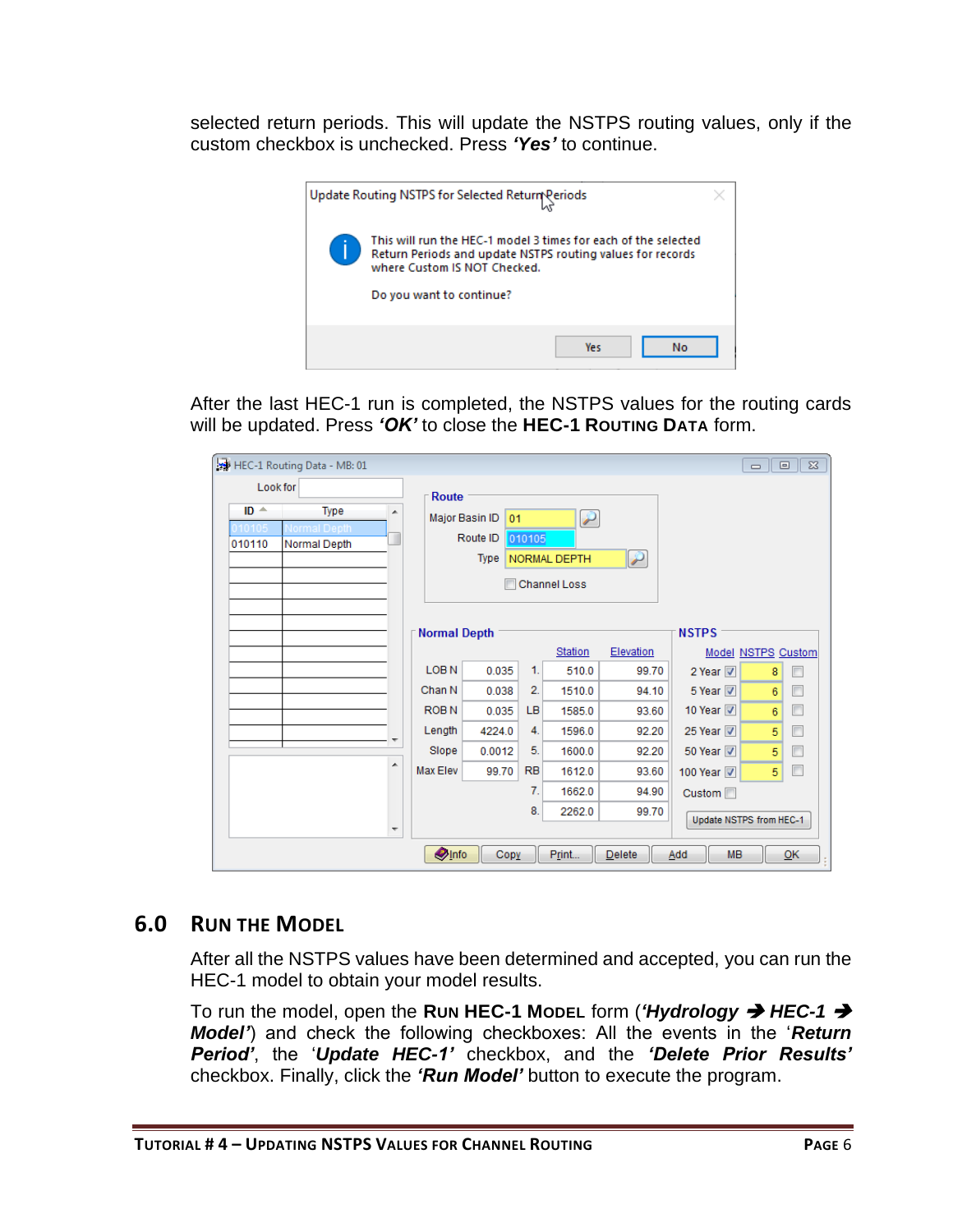| Run HEC-1 Model - MB: 01                                                                                                                                        | E                                                                                                                                                                 |
|-----------------------------------------------------------------------------------------------------------------------------------------------------------------|-------------------------------------------------------------------------------------------------------------------------------------------------------------------|
| <b>Return Period</b><br>$\sqrt{2 \text{ Year}}$<br>$\sqrt{5}$ Year<br>$\sqrt{ }$ 10 Year<br>$\sqrt{25}$ Year<br>$\sqrt{50 \text{ Year}}$<br>$\sqrt{ }$ 100 Year | <b>Options</b><br><b>Multiple Basins</b><br>Major Basin<br>01<br>V Update HEC-1<br>Delete Prior Results<br>Select Custom Folder<br><b>Update Conveyance Flows</b> |
| Schematic<br>Output<br>nfo                                                                                                                                      | Run Model<br><b>Results</b><br>Storage<br>ОК                                                                                                                      |

Click *'Yes'* twice to continue.

| Run HEC-1 Model |                                                                                                                                                  |  |  |  |  |  |  |  |
|-----------------|--------------------------------------------------------------------------------------------------------------------------------------------------|--|--|--|--|--|--|--|
|                 | This will run the HEC-1 model for the selected Major Basin(s)<br>and Return Period(s).                                                           |  |  |  |  |  |  |  |
|                 | If Update HEC-1 is checked, all parameters for the model will<br>be updated from the appropriate tables                                          |  |  |  |  |  |  |  |
|                 | If Delete Prior Results is checked, all prior model results for all<br>return periods will be deleted for the modeled Major Basin.               |  |  |  |  |  |  |  |
|                 | If Select Custom Folder is checked, the model input and<br>output files will be placed in the selected folder rather than<br>the default folder. |  |  |  |  |  |  |  |
|                 | If Update Conveyance Flows is selected, the resultant<br>discharges will be placed in the appropriate Conveyance<br><b>Facilities records.</b>   |  |  |  |  |  |  |  |
|                 | Do you want to continue?                                                                                                                         |  |  |  |  |  |  |  |
|                 | No<br>Yes.                                                                                                                                       |  |  |  |  |  |  |  |

Afterwards, you can view the model results by clicking the *'Results'* button on the **RUN HEC-1 MODEL** form. Alternatively, you can also view the results from *'Hydrology* ➔ *HEC-1* ➔ *Flow Summary'*.